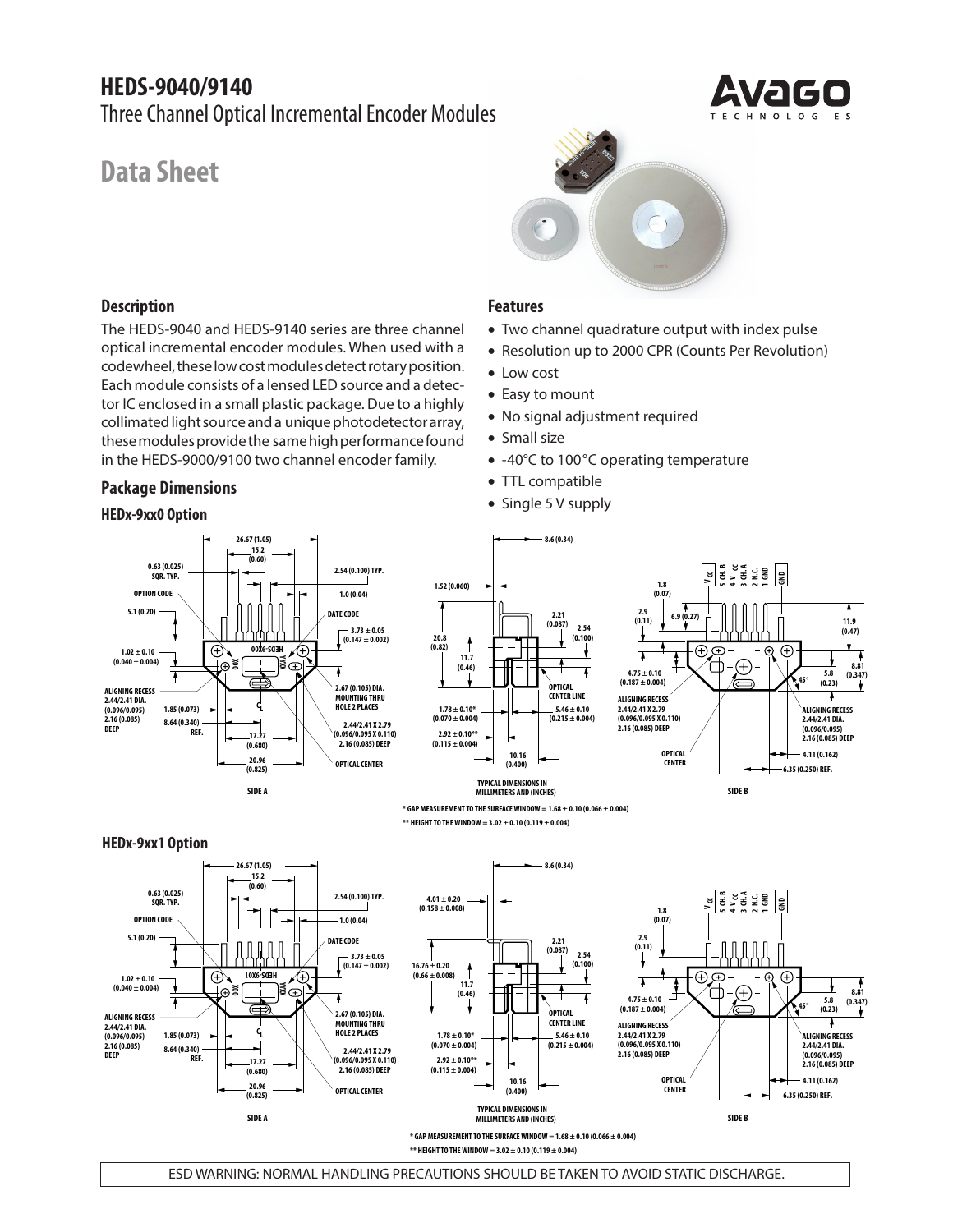The HEDS-9040 and 9140 have two channel quadrature outputs plus a third channel index output. This index output is a 90 electrical degree high true index pulse which is generated once for each full rotation of the codewheel.

The HEDS-9040 is designed for use with a HEDX-614X codewheel which has an optical radius of 23.36 mm (0.920 inch). The HEDS-9140 is designed for use with a HEDx-5x4x codewheel which has an optical radius of 11.00 mm (0.433 inch).

The quadrature signals and the index pulse are accessed through five 0.025 inch square pins located on 0.1 inch centers.

Standard resolutions between 256 and 2000 counts per revolution are available. Consult local Avago sales representatives for other resolutions.

## **Applications**

The HEDS-9040 and 9140 provide sophisticated motion control detection at a low cost, making them ideal for high volume applications. Typical applications include printers, plotters, tape drives, and industrial and factory automation equipment.

**Note:** Avago Technologies encoders are not recommended for use in safety critical applications. Eg. ABS braking systems, power steering, life support systems and critical care medical equipment. Please contact sales representative if more clarification is needed.

## **Theory of Operation**

The HEDS-9040 and 9140 are emitter/detector modules. Coupled with a codewheel, these modules translate the rotary motion of a shaft into a three-channel digital output.

As seen in the block diagram, the modules contain a single Light Emitting Diode (LED) as its light source. The light is collimated into a parallel beam by means of a single polycarbonate lens located directly over the LED. Opposite the emitter is the integrated detector circuit. This IC consists of multiple sets of photodetectors and the signal processing circuitry necessary to produce the digital waveforms.

The codewheel rotates between the emitter and detector, causing the light beam to be interrupted by the pattern of spaces and bars on the codewheel. The photodiodes which detect these interruptions are arranged in a pattern that corresponds to the radius and design of the codewheel. These detectors are also spaced such that a light period on one pair of detectors corresponds to a dark period on the adjacent pair of detectors. The photodiode outputs are then fed through the signal processing circuitry resulting in A,  $\overline{A}$ , B,  $\overline{B}$ , I and I. Comparators receive these signals and produce the final outputs for channels A and B. Due to this integrated phasing technique, the digital output of channel A is in quadrature with that of channel B (90 degrees out of phase).

The output of the comparator for I and I is sent to the index processing circuitry along with the outputs of channels A and B. The final output of channel I is an index pulse  $P_0$  which is generated once for each full rotation of the codewheel. This output  $P_0$  is a one state width (nominally 90 electrical degrees), high true index pulse which is coincident with the low states of channels A and B.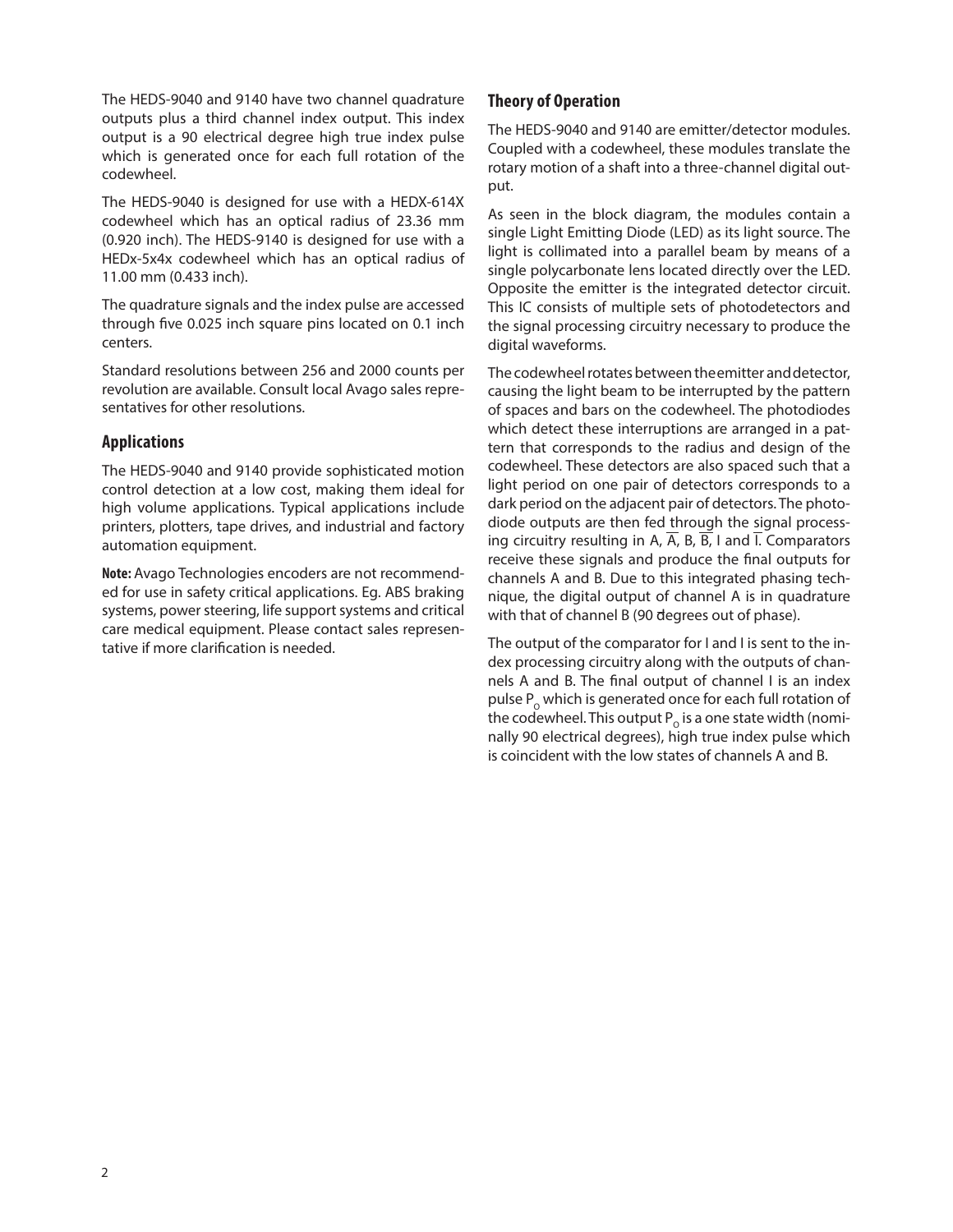## **Block Diagram**



**Output Waveforms**



**ROTATION**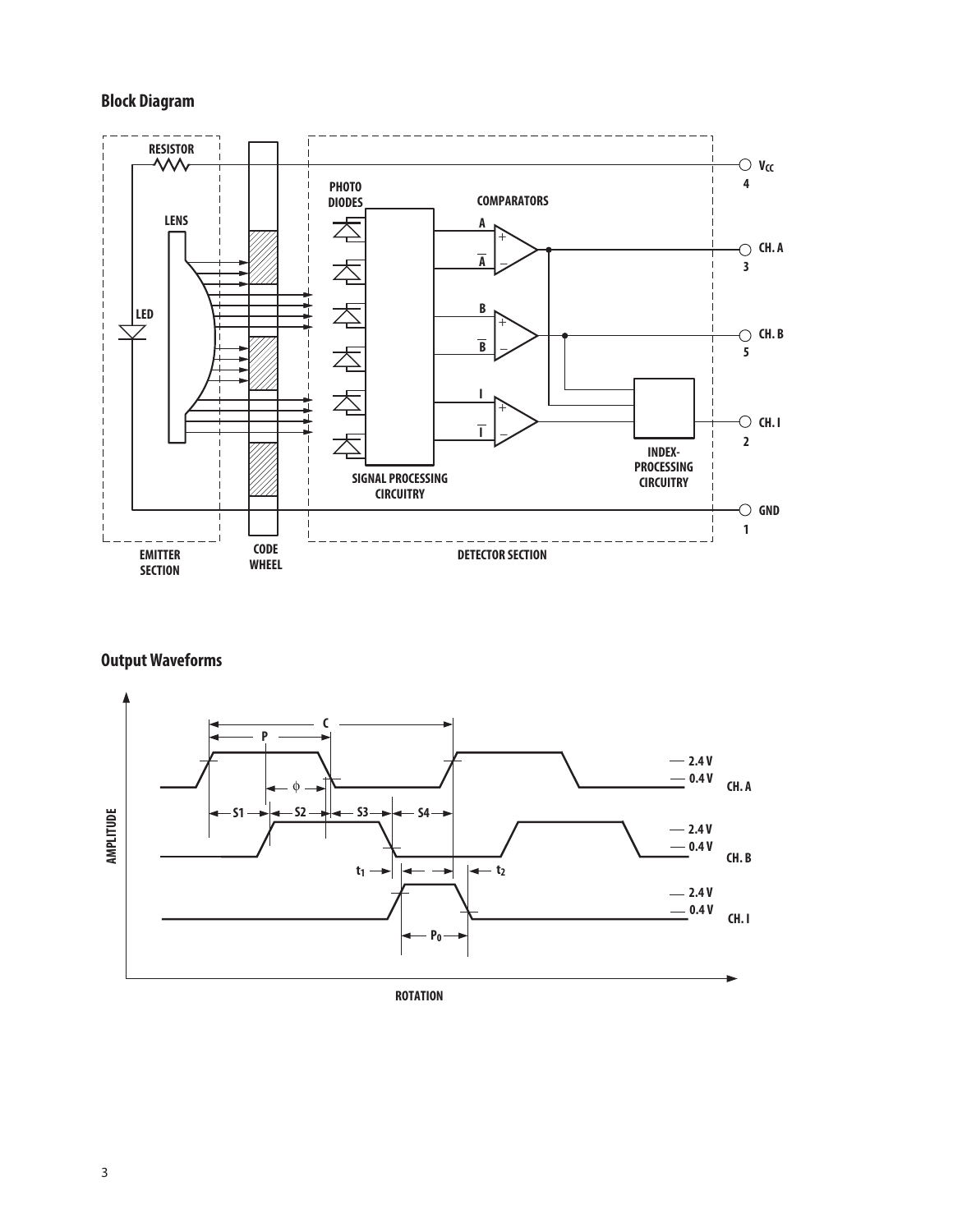#### **Definitions**

*Count (N):* The number of bar and window pairs or counts per revolution (CPR) of the codewheel.

*One Cycle (C):* 360 electrical degrees (°e), 1 bar and window pair.

*One Shaft Rotation:* 360 mechanical degrees, N cycles.

*Position Error (* ∆Θ*):* The normalized angular difference between the actual shaft position and the position indicated by the encoder cycle count.

*Cycle Error (*∆*C):* An indication of cycle uniformity. The difference between an observed shaft angle which gives rise to one electrical cycle, and the nominal angular increment of 1/N of a revolution.

*Pulse Width (P):* The number of electrical degrees that an output is high during 1 cycle. This value is nominally 180°e or 1/2 cycle.

*Pulse Width Error (*∆*P):* The deviation, in electrical degrees, of the pulse width from its ideal value of 180°e.

*State Width (S):* The number of electrical degrees between a transition in the output of channel A and the neighboring transition in the output of channel B. There are 4 states per cycle, each nominally 90°e.

*State Width Error (*∆*S):* The deviation, in electrical degrees, of each state width from its ideal value of 90°e.

*Phase (*φ*):* The number of electrical degrees between the center of the high state of channel A and the center of the high state of channel B. This value is nominally 90°e for quadrature output.

*Phase Error (*∆φ*):* The deviation of the phase from its ideal value of 90°e.

*Direction of Rotation:* When the codewheel rotates in the direction of the arrow on top of the module, channel A will lead channel B. If the codewheel rotates in the opposite direction, channel B will lead channel A.

*Optical Radius (R<sub>oP</sub>):* The distance from the codewheel's center of rotation to the optical center (O.C.) of the encoder module.

*Index Pulse Width (P<sub>o</sub>):* The number of electrical degrees that an index is high during one full shaft rotation. This value is nominally 90°e or 1/4 cycle.

#### **Absolute Maximum Ratings**

**Note:**

1. Absolute maximums for HEDS-5140/6140 codewheels only.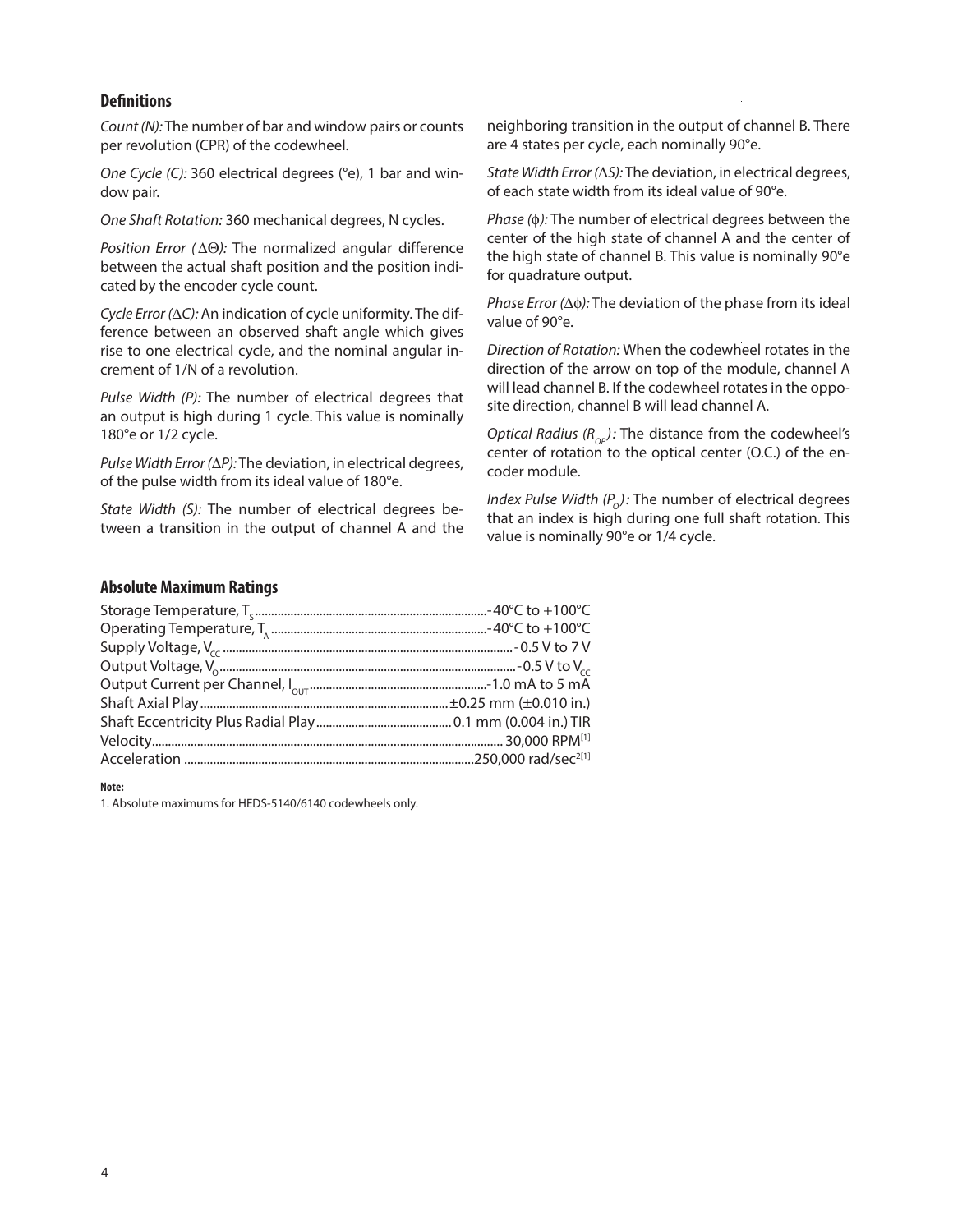#### **Recommended Operating Conditions**

| <b>Parameter</b>               | Symbol   | Min.  | Typ. | Max.          | <b>Units</b> | <b>Notes</b>                    |
|--------------------------------|----------|-------|------|---------------|--------------|---------------------------------|
| Temperature                    |          | $-40$ |      | 100           | °C           |                                 |
| Supply Voltage                 | $V_{cc}$ | 4.5   | 5.0  | 5.5           | Volts        | Ripple $< 100 \text{ mV}_{p-p}$ |
| Load Capacitance               |          |       |      | 100           | pF           | 2.7 k $\Omega$ pull-up          |
| Count Frequency                |          |       |      | 100           | kHz          | Velocity (rpm) x N/60           |
| <b>Shaft Perpendicularity</b>  |          |       |      | ±0.25         | mm           | 6.9 mm (0.27 in.) from          |
| Plus Axial Play                |          |       |      | $(\pm 0.010)$ | (in.)        | mounting surface                |
| <b>Shaft Eccentricity Plus</b> |          |       |      | 0.04          | $mm$ (in.)   | 6.9 mm (0.27 in.) from          |
| Radial Play                    |          |       |      | (0.0015)      | TIR          | mounting surface                |

**Note:** The module performance is guaranteed to 100 kHz but can operate at higher frequencies. For the HEDS-9040 #T00 for operation below 0°C and greater than 50 kHz the maximum Pulse Width and Logic State Width errors are 60°e.

## **Encoding Characteristics HEDS-9040 (except #T00), HEDS-9140 (except #B00)**

Encoding Characteristics over Recommended Operating Range and Recommended Mounting Tolerances unless otherwise specified. Values are for the worst error over the full rotation of HEDS-5140 and HEDS-6140 codewheels.

| <b>Parameter</b>        |                                     | <b>Symbol</b> | Min.   | Typ. <sup>[1]</sup> | Max. | <b>Units</b> |
|-------------------------|-------------------------------------|---------------|--------|---------------------|------|--------------|
| Cycle Error             |                                     | $\Delta C$    |        | 3                   | 5.5  | °e           |
| Pulse Width Error       |                                     | $\Delta P$    |        | 7                   | 30   | $^{\circ}$ e |
| Logic State Width Error |                                     | $\Delta S$    |        | 5                   | 30   | °e           |
| <b>Phase Error</b>      |                                     | Δφ            |        | 2                   | 15   | $^{\circ}$ e |
| <b>Position Error</b>   |                                     | ΔΘ            |        | 10                  | 40   | min. of arc  |
| Index Pulse Width       |                                     | $P_{0}$       | 60     | 90                  | 120  | °e           |
| CH. I rise after        | $-25^{\circ}$ C to $+100^{\circ}$ C |               | 10     | 100                 | 250  | ns           |
| CH. B or CH. A fall     | -40°C to +100°C                     |               | $-300$ | 100                 | 250  | ns           |
| CH. I fall after        | -25°C to +100°C                     |               | 70     | 150                 | 300  | ns           |
| CH. A or CH. B rise     | -40°C to +100°C                     |               | 70     | 150                 | 1000 | ns           |

**Note:**

1. Module mounted on tolerance circle of ±0.13 mm (±0.005 in.) radius referenced from module Side A aligning recess centers. 2.7 kΩ pull-up resistors used on all encoder module outputs.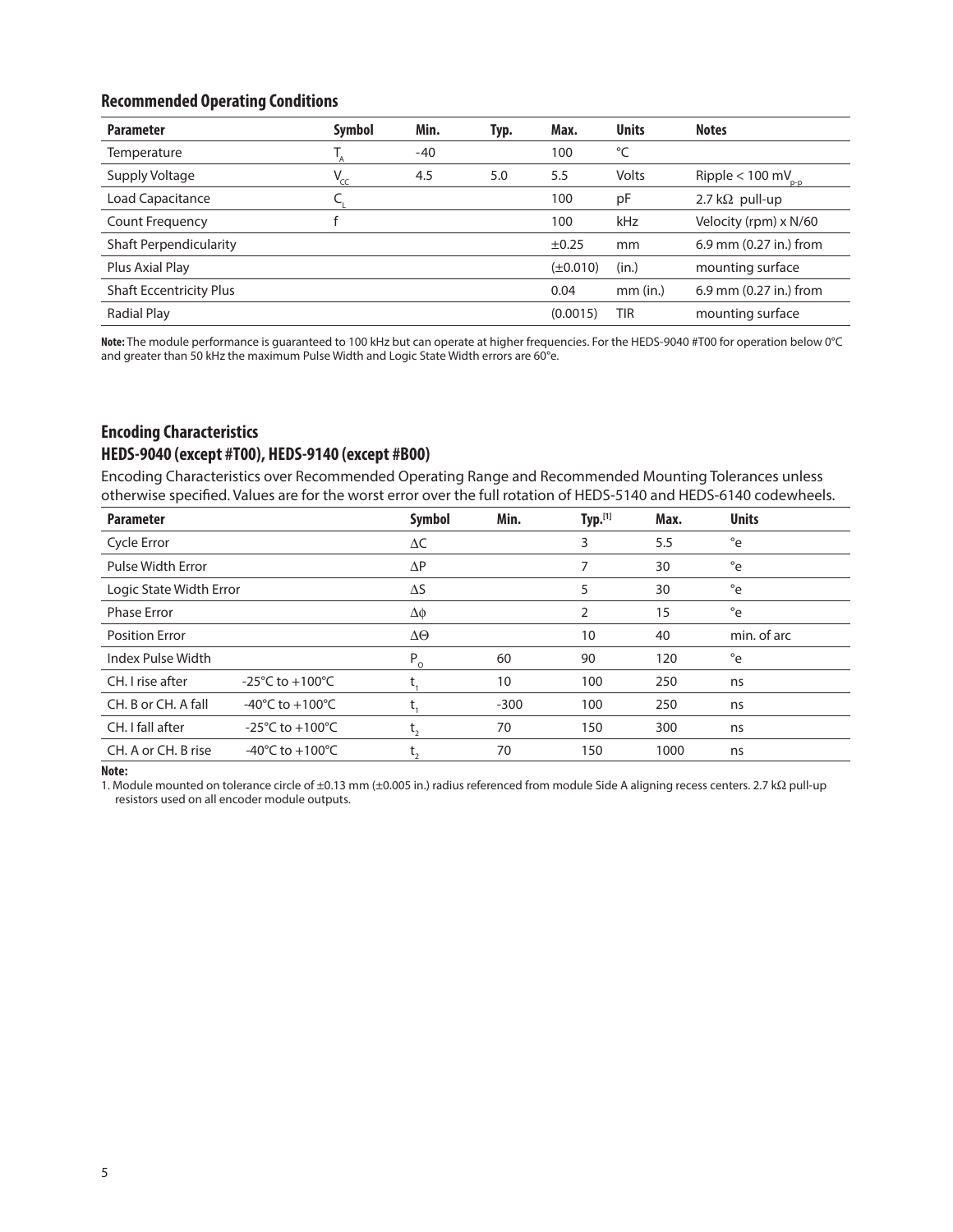## **Encoding Characteristics HEDS-9040 #T00**

Encoding Characteristics over Recommended Operating Range and Recommended Mounting Tolerances unless otherwise specified. Values are for the worst error over the full rotation of HEDM-614X Option TXX codewheel.

| <b>Parameter</b>                     |                 | <b>Symbol</b> | Min. | Typ. <sup>[1]</sup> | Max. | <b>Units</b> |
|--------------------------------------|-----------------|---------------|------|---------------------|------|--------------|
| Cycle Error                          |                 | $\Delta C$    |      | 3                   | 7.5  | $^{\circ}$ e |
| Pulse Width Error                    |                 | $\Delta P$    |      |                     | 50   | °e           |
| Logic State Width Error              |                 | $\Delta S$    |      | 5                   | 50   | °e           |
| <b>Phase Error</b>                   |                 | Δφ            |      |                     | 15   | °e           |
| <b>Position Error</b>                |                 | ΔΘ            |      |                     | 20   | min. of arc  |
| Index Pulse Width                    |                 | $P_{O}$       | 40   | 90                  | 140  | °e           |
| CH. I rise after CH. B or CH. A fall | -40°C to +100°C |               | 10   | 450                 | 1500 | ns           |
| CH. I fall after CH. A or CH. B rise | -40°C to +100°C |               | 10   | 250                 | 1500 | ns           |

**Note:**

1. Module mounted on tolerance circle of ±0.13 mm (±0.005 in.) radius referenced from module Side A aligning recess centers. 2.7 kΩ pull-up resistors used on all encoder module outputs.

## **Encoding Characteristic HEDS-9140 #B00**

Encoding Characteristics over Recommended Operating Range and Recommended Mounting Tolerances unless otherwise specified. Values are for the worst error over the full rotation of HEDM-504X Option BXX codewheel.

| <b>Parameter</b>                    |                                     | Symbol        | Min. | Typ. <sup>[1]</sup> | Max. | <b>Units</b> |
|-------------------------------------|-------------------------------------|---------------|------|---------------------|------|--------------|
| Cycle Error                         |                                     | ΔC            |      | 6                   | 12   | °e           |
| Pulse Width Error                   |                                     | ΔΡ            |      | 10                  | 45   | °e           |
| Logic State Width Error             |                                     | ΔS            |      | 10                  | 45   | °e           |
| <b>Phase Error</b>                  |                                     | ΔΦ            |      |                     | 15   | °e           |
| <b>Position Error</b>               |                                     | ΔΘ            |      | 10                  | 40   | min. of arc  |
| Index Pulse Width                   |                                     | P<br>$\Omega$ | 50   | 90                  | 130  | °e           |
| CH. I Rise after CH B or CH A fall  | $-40^{\circ}$ C to $+100^{\circ}$   |               | 200  | 1000                | 1500 | ns           |
| CH. I fall after CH. A or CH.B rise | -40 $^{\circ}$ C to +100 $^{\circ}$ |               | 0    | 300                 | 1500 | ns           |

**Note:**

1. Module mounted on tolerance circle of ±0.13 mm (±0.005 in.) radius referenced from module Side A aligning recess centers. 2.7 kΩ pull-up resistors used on all encoder module outputs.

## **Electrical Characteristics**

Electrical Characteristics over Recommended Operating Range.

| <b>Parameter</b>          | <b>Symbol</b>   | Min. | Typ. <sup>[1]</sup> | Max. | <b>Units</b> | <b>Notes</b>                                 |
|---------------------------|-----------------|------|---------------------|------|--------------|----------------------------------------------|
| <b>Supply Current</b>     | <b>CC</b>       | 30   | 57                  | 85   | mA           |                                              |
| High Level Output Voltage | $V_{\text{OH}}$ | 2.4  |                     |      |              | $I_{OH} = -200 \mu A$ max.                   |
| Low Level Output Voltage  | $V_{OL}$        |      |                     | 0.4  |              | $I_{\text{ol}} = 3.86 \text{ mA}$            |
| Rise Time                 |                 |      | $180^{[2]}$         |      | ns           | $C_i = 25 pF$<br>$R_i = 2.7 k\Omega$ pull-up |
| <b>Fall Time</b>          |                 |      | 49[2]               |      | ns           |                                              |

**Notes:**

1. Typical values specified at  $V_{cc} = 5.0$  V and 25°C.

2. t<sub>,</sub> and t<sub>f</sub> 80 nsec for HEDS-9040 #T00.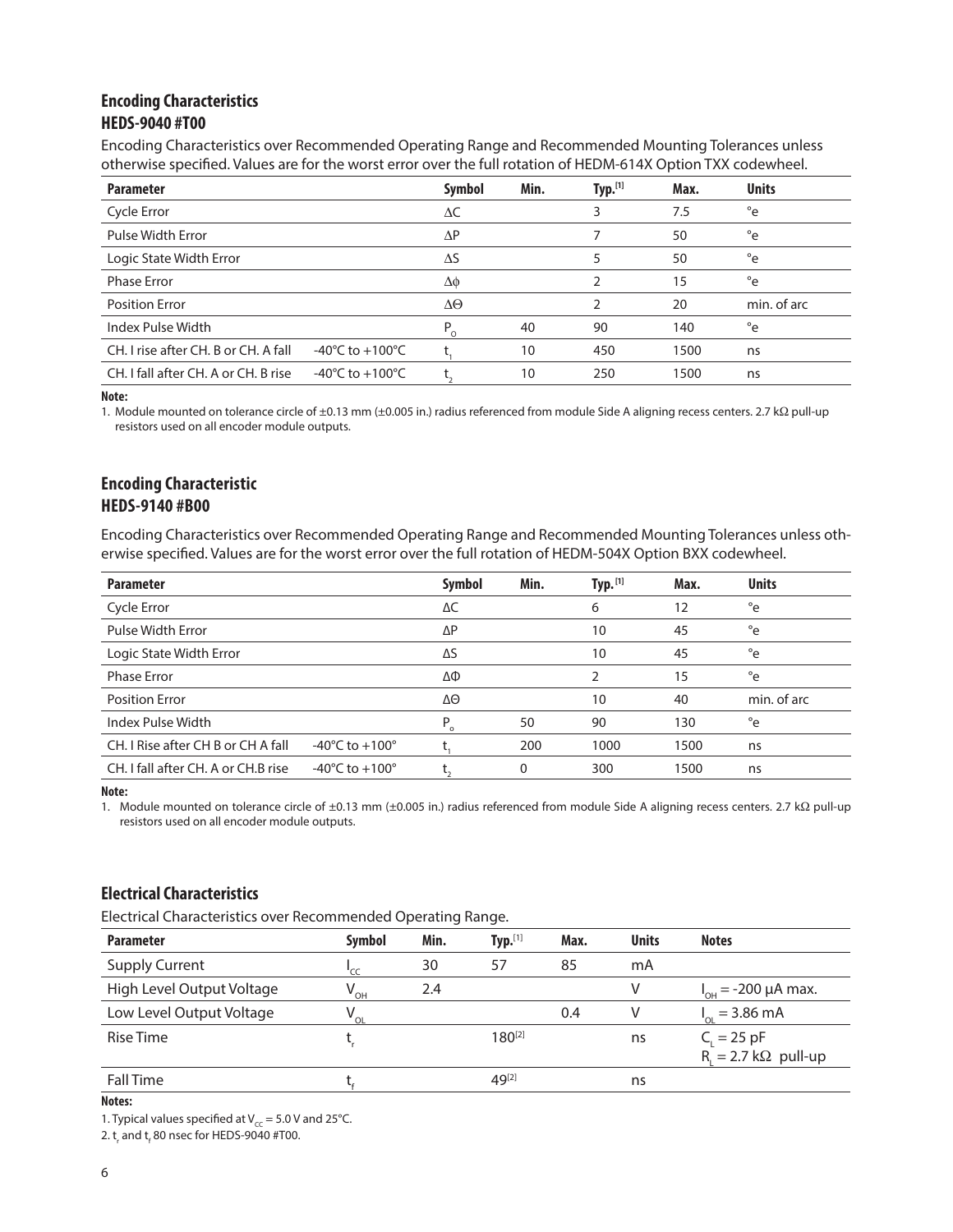#### **Electrical Interface**

To insure reliable encoding performance, the HEDS-9040 and 9140 three channel encoder modules require 2.7 k $\Omega$  (±10%) pull-up resistors on output pins 2, 3, and 5 (Channels I, A and B) as shown in Figure 1. These pull-up resistors should be located as close to the encoder module as possible (within 4 feet). Each of the three encoder module outputs can drive a single TTL load in this configuration.

#### **Mounting Considerations**

Figure 2 shows a mounting tolerance *requirement* for proper operation of the HEDS-9040 and HEDS-9140. The Aligning Recess Centers must be located within a tolerance circle of 0.005 in. radius from the nominal locations. This tolerance must be maintained whether the module is mounted with side A as the mounting plane using aligning pins (see Figure 5), or mounted with Side B as the mounting plane using an alignment tool (see Figures 3 and 4).



**Figure 1. Pull-up Resistors on HEDS-9X40 Encoder Module Outputs.**



**Figure 2. HEDS-9X40 Mounting Tolerance.**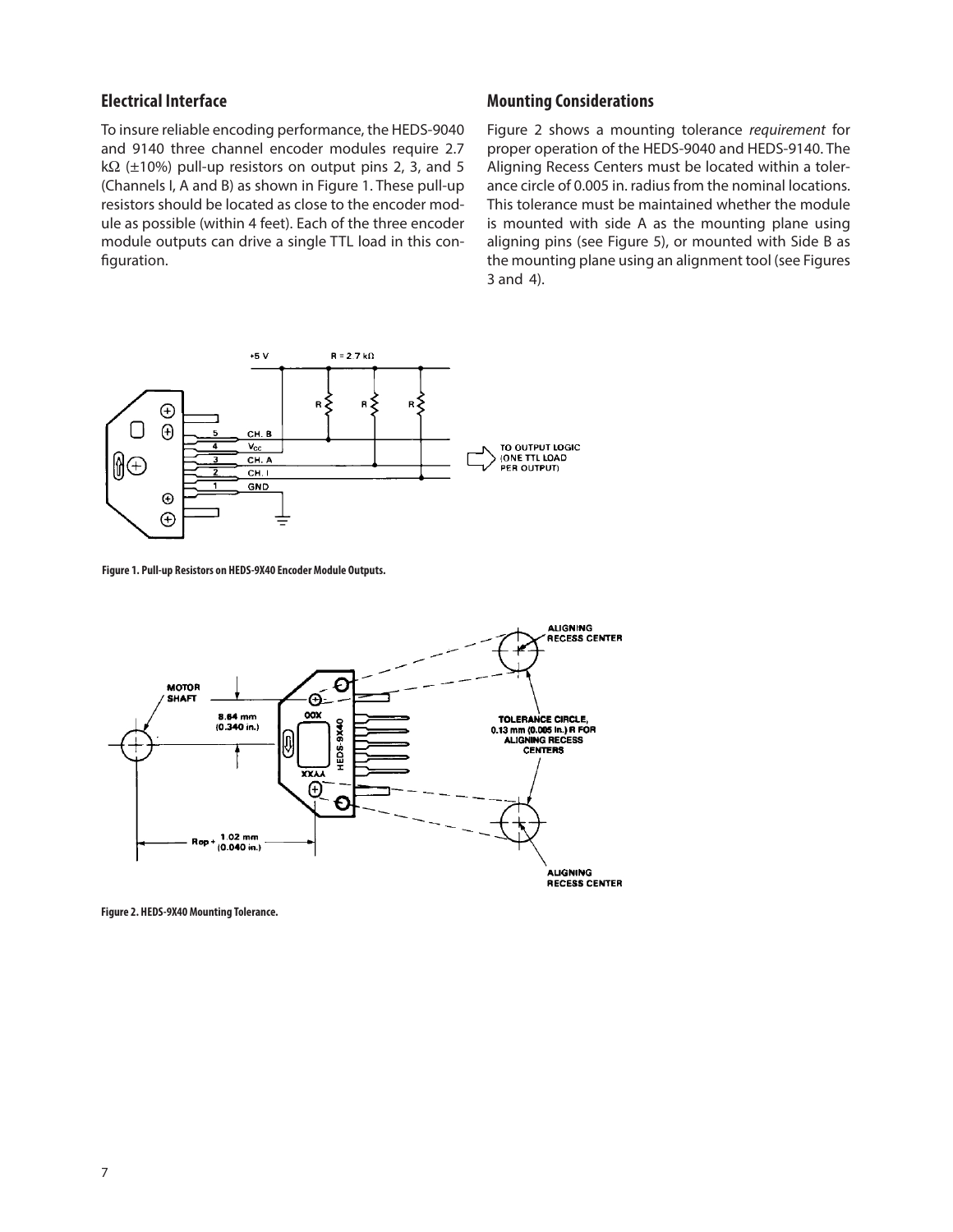#### **Mounting with an Alignment Tool**

The HEDS-8905 and HEDS-8906 alignment tools are recommended for mounting the modules with Side B as the mounting plane. The HEDS-8905 is used to mount the HEDS-9140, and the HEDS-8906 is used to mount the HEDS-9040. These tools fix the module position using the codewheel hub as a reference. They will not work if Side A is used as the mounting plane.

The following assembly procedure uses the HEDS-8905/8906 alignment tool to mount a HEDS-9140/9040 module and a HEDS-5140/6140 codewheel:

#### **Instructions:**

- 1. Place codewheel on shaft.
- 2. Set codewheel height by placing alignment tool on motor base (pins facing up) flush up against the codewheel as shown in Figure 3. Tighten codewheel setscrew and remove alignment tool.
- 3. Insert mounting screws through module and thread into the motor base. Do not tighten screws.
- 4. Slide alignment tool over codewheel hub and onto module as shown in Figure 4. The pins of the alignment tool should fit snugly inside the alignment recesses of the module.
- 5. While holding alignment tool in place, tighten screws down to secure module.
- 6. Remove alignment tool.

#### **Mounting with Aligning Pins**

The HEDS-9040 and HEDS-9140 can also be mounted using aligning pins on the motor base. (Hewlett-Packard does not provide aligning pins.) For this configuration, Side A must be used as the mounting plane. The aligning recess centers must be located within the 0.005 in. R Tolerance Circle as explained above. Figure 5 shows the necessary dimensions.



**Figure 3. Alignment Tool is Used to Set Height of Codewheel.**



NOTE 1: THIS DIMENSION IS FROM THE MOUNTING PLANE TO THE NON-HUB SIDE OF THE CODEWHEEL

**Figure 4. Alignment Tool is Placed over Shaft and onto Codewheel Hub. Alignment Tool Pins Mate with Aligning Recesses on Module.**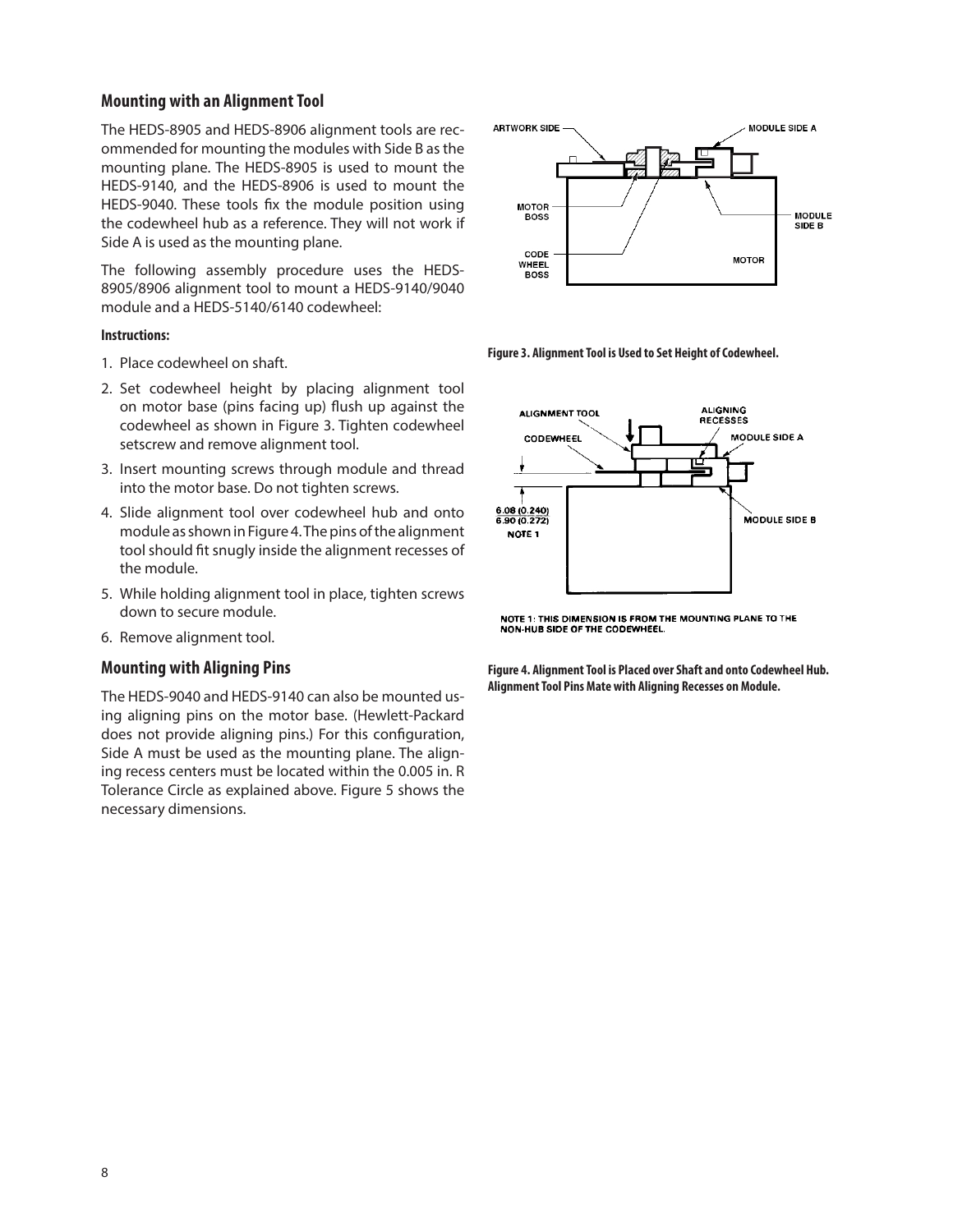#### **Mounting with Aligning Pins**

The HEDS-9040 and HEDS-9140 can also be mounted using aligning pins on the motor base. (Avago does not provide aligning pins.) For this configuration, Side A *must* be used as the mounting plane. The aligning recess centers must be located within the 0.005 in. Radius Tolerance Circle as explained in "Mounting Considerations." Figure 5 shows the necessary dimensions.



**Figure 5. Mounting Plane Side A.**

**DIMENSIONS IN mm (INCHES)**

**Figure 6b. HEDM-614X Series Codewheel used with HEDS-9040 #T00.**



**Figure 7. HEDS-5140 Codewheel Used with HEDS-9140.**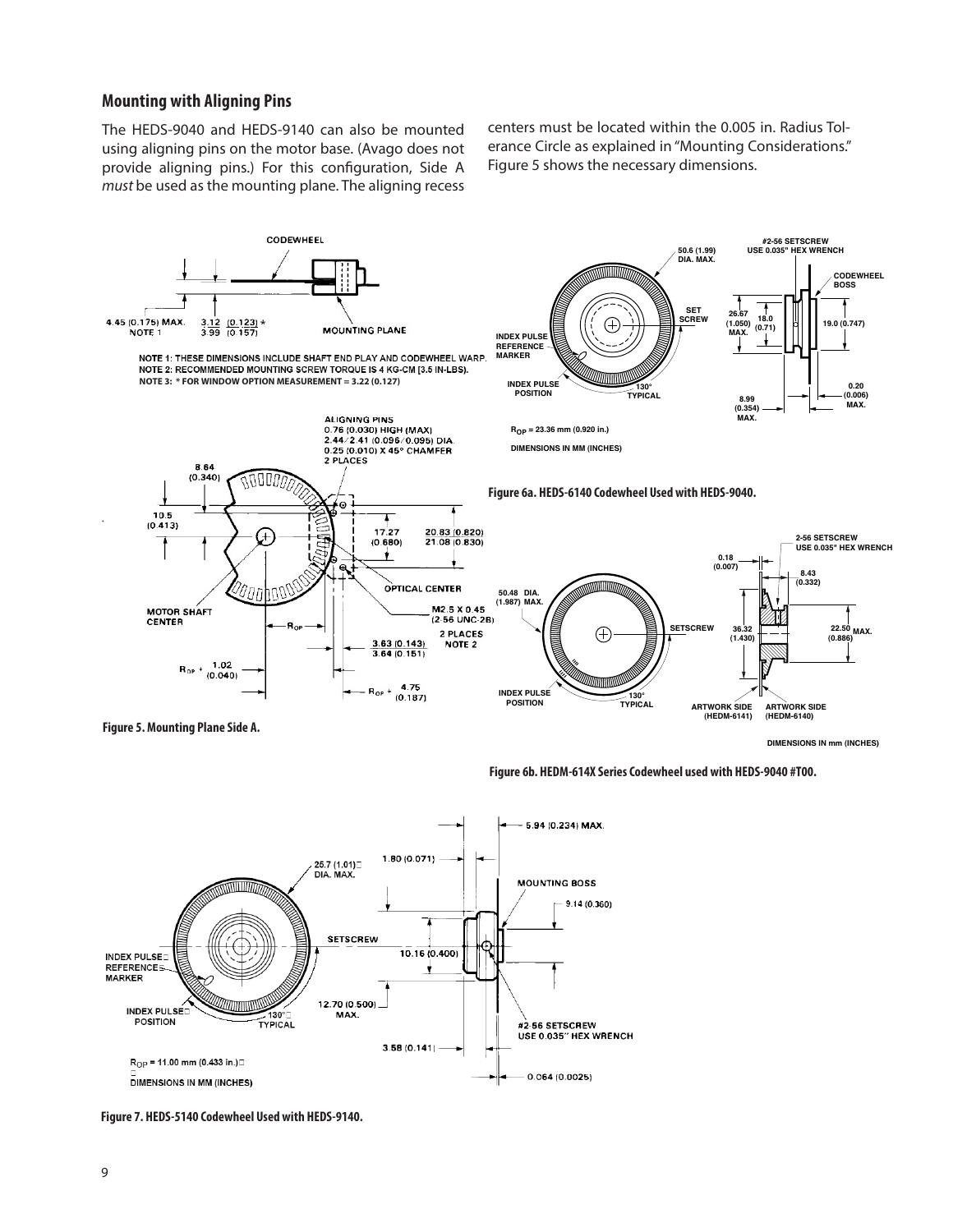## **Orientation of Artwork for HEDS-9040 Option T00 (2000 CPR, 23.36mm Rop) and HEDS-9140 Option B00 (1000CPR, 11.00mm Rop)**

The Index area on the HEDS- 9040 Option T00, 2000 CPR and HEDS-9140 Option B00, 1000 CPR Encoder Module has a nonsymmetrical pattern as does the mating Codewheel. In order for the Index to operate, the "Rightreading" side of the Codewheel disk (the "Artwork Side") must point toward "Side A" of the Module (the side with the connecting pins).

Because the Encoder Module may be used with either "Side A" or with "Side B" toward the

Mounting Surface, Avago supplies two versions of Film Codewheels for use with the Option T00 3-channel Module and Option B00 3-Channel Module: Codewheel HEDM-6140 Option TXX and HEDM-5040 Option Bxx has the Artwork Side on the "Hub Side" of the Codewheel/ hub assembly and works with "Side B" of the Module on the user's mounting surface. Codewheel HEDM-6141 Option TXX and HEDM-5041-Bxx has the Artwork Side opposite the "Hub Side" and works with "Side A" of the Module on the mounting surface. For the Index to operate, these parts must be oriented as shown in Figure 7a and 7b.



\* USE HEDM-6141#Txx or HEDM-5041#Bxx

**Figure 7a.**



\* USE HEDM-6140#Txx or HEDM-5040#Bxx



\*Please note that the image side of the codewheel must always be facing the module Side A.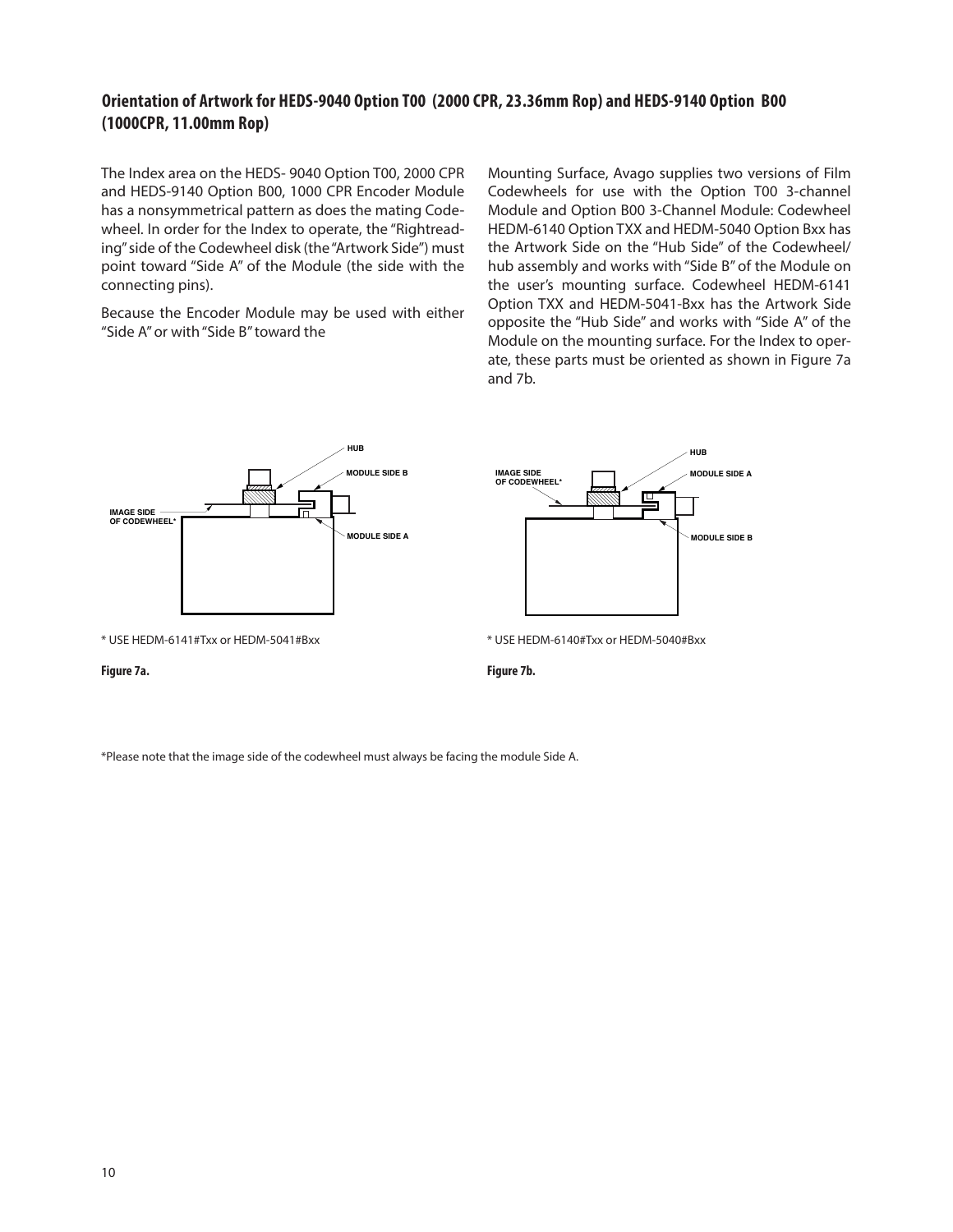#### **Connectors**

| Manufacturer | <b>Part Number</b>                  |
|--------------|-------------------------------------|
| AMP          | 103686-4                            |
|              | 640442-5                            |
| Avago        | HEDS-8902 (2 ch.) with 4-wire leads |
|              | HEDS-8903 (3 ch.) with 5-wire leads |
| Molex        | 2695 series with 2759 series term.  |



**Figure 8. HEDS-8903 Connector.**

## **Typical Interfaces**

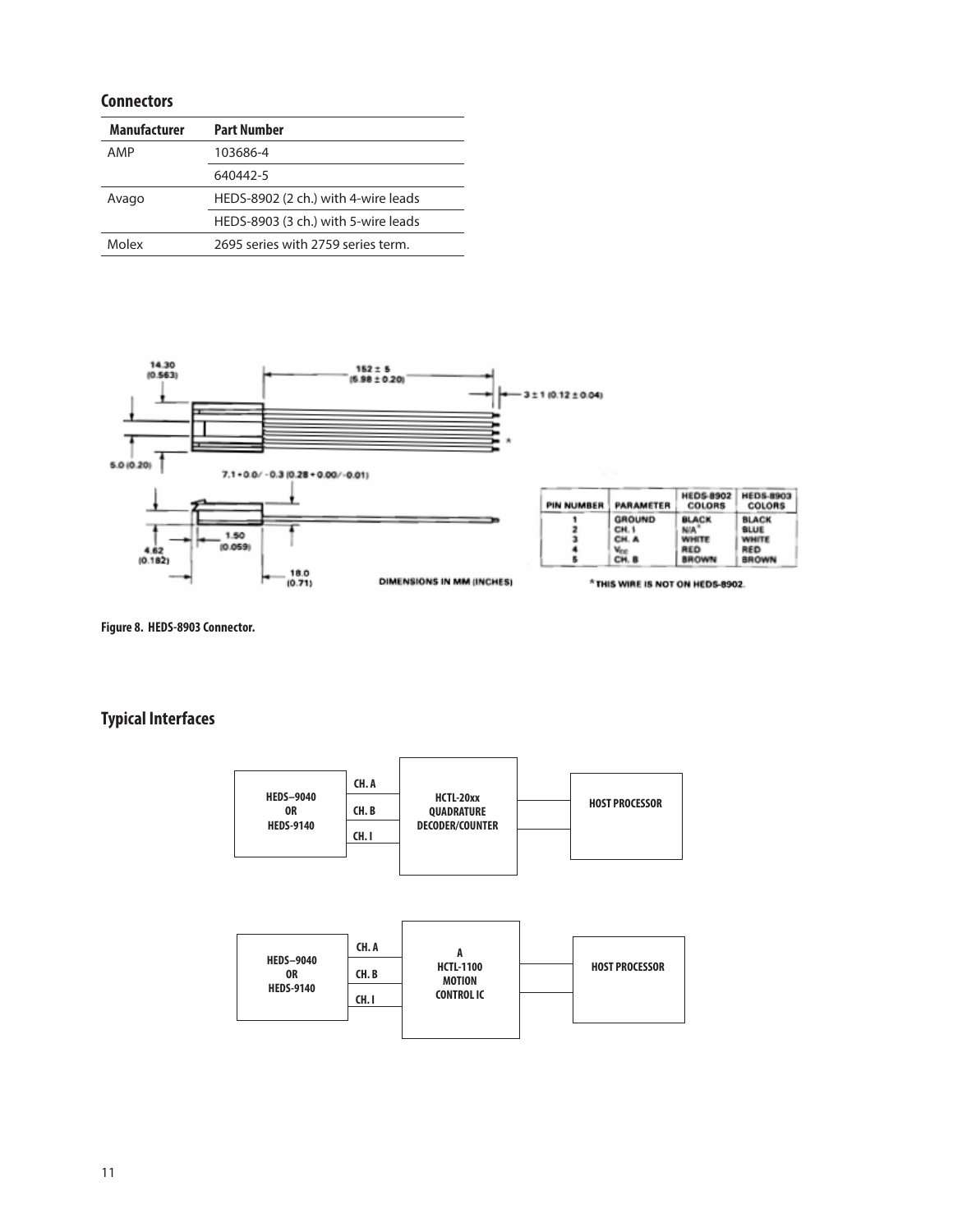## **Ordering Information**

**Three Channel Encoder Modules and Codewheels, 23.36 mm Optical Radius.**



#### **Three Channel Encoder Modules and Codewheels, 23.36 mm Optical Radius**



|                  | n | n<br>ш |  |  | ш<br>п |   | $\overline{ }$<br>n |   |  |
|------------------|---|--------|--|--|--------|---|---------------------|---|--|
| <b>HEDS-9040</b> | ∗ |        |  |  |        | ⋇ |                     | ∗ |  |
| <b>HEDS-9041</b> | ∗ |        |  |  |        |   |                     |   |  |

|                  | 01 | 02 | 03 | 04 | 05 | 06 | 08  | 09 | 10 | 11 | 12 | 13 | 14 |
|------------------|----|----|----|----|----|----|-----|----|----|----|----|----|----|
| <b>HEDS-6140</b> | B  |    |    |    |    |    | $*$ | ∗  | ⋇  | ∗  | ⋇  | ∗  | ∗  |
|                  |    |    |    |    |    |    | $*$ |    | ⋇  |    |    | ∗  | ∗  |
| <b>HEDM-6140</b> |    |    |    |    |    |    |     |    |    |    |    | ∗  |    |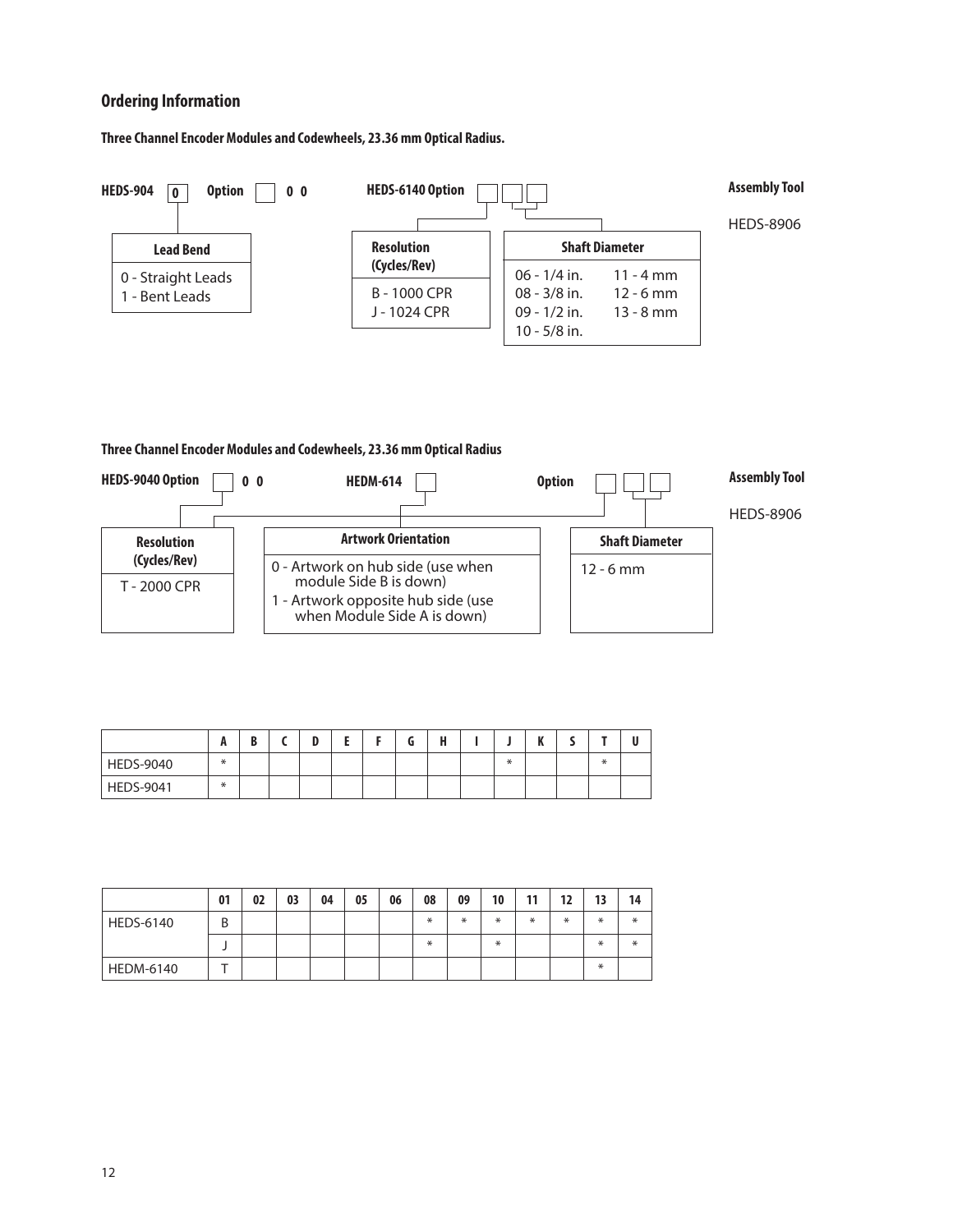#### **Three Channel Encoder Modules and Codewheels, 11.00 mm Optical Radius**



#### **Three Channel Encoder Modules and Codewheels, 11.000 Optical Radius**



|                  | -      | D<br>D |   | D |     |   | u | ш<br>п |        | и<br>n |  | ш<br>u |
|------------------|--------|--------|---|---|-----|---|---|--------|--------|--------|--|--------|
| <b>HEDS-9140</b> | ∗      | $*$    | ∗ |   | $*$ | ⋇ | ∗ | ∗      | $\ast$ | ∗      |  |        |
| <b>HEDS-9141</b> | $\ast$ |        |   |   | $*$ | ⋇ | ∗ |        |        |        |  |        |
| <b>HEDW-9140</b> | $\ast$ |        |   |   |     |   |   |        | $\ast$ |        |  |        |

|                  |   | 01  | 02     | 03 | 04     | 05     | 06     | 08 | 09 | 10 | 11  | 12     | 13     | 14     |
|------------------|---|-----|--------|----|--------|--------|--------|----|----|----|-----|--------|--------|--------|
| <b>HEDS-5140</b> | A |     | $\ast$ |    | $*$    | $*$    | ∗      |    |    |    | $*$ | $\ast$ | $\ast$ | $\ast$ |
|                  | C |     |        |    | $\ast$ |        | $\ast$ |    |    |    |     | $\ast$ | $\ast$ |        |
|                  | E |     |        |    |        |        | $\ast$ |    |    |    | ∗   | $\ast$ |        | $\ast$ |
|                  | F |     |        |    | $\ast$ |        |        |    |    |    |     | ∗      |        | $\ast$ |
|                  | G |     |        |    |        |        | $\ast$ |    |    |    |     | ∗      |        | $\ast$ |
|                  |   |     | $\ast$ |    | $\ast$ |        | ∗      |    |    |    | ∗   | ∗      | $\ast$ | $\ast$ |
| <b>HEDM-5040</b> | B | $*$ | $\ast$ |    |        | $\ast$ |        |    |    |    | ⋇   |        | $\ast$ | $\ast$ |
| <b>HEDM-5041</b> | B | $*$ | $\ast$ |    |        | $\ast$ |        |    |    |    | ⋇   |        | $\ast$ | $\ast$ |

For product information and a complete list of distributors, please go to our website: **www.avagotech.com**

**TECHNOLOGIES** 

Avago, Avago Technologies, and the A logo are trademarks of Avago Technologies in the United States and other countries. Data subject to change. Copyright © 2005-2014 Avago Technologies. All rights reserved. Obsoletes 5988-5498EN AV02-1132EN - March 17, 2014